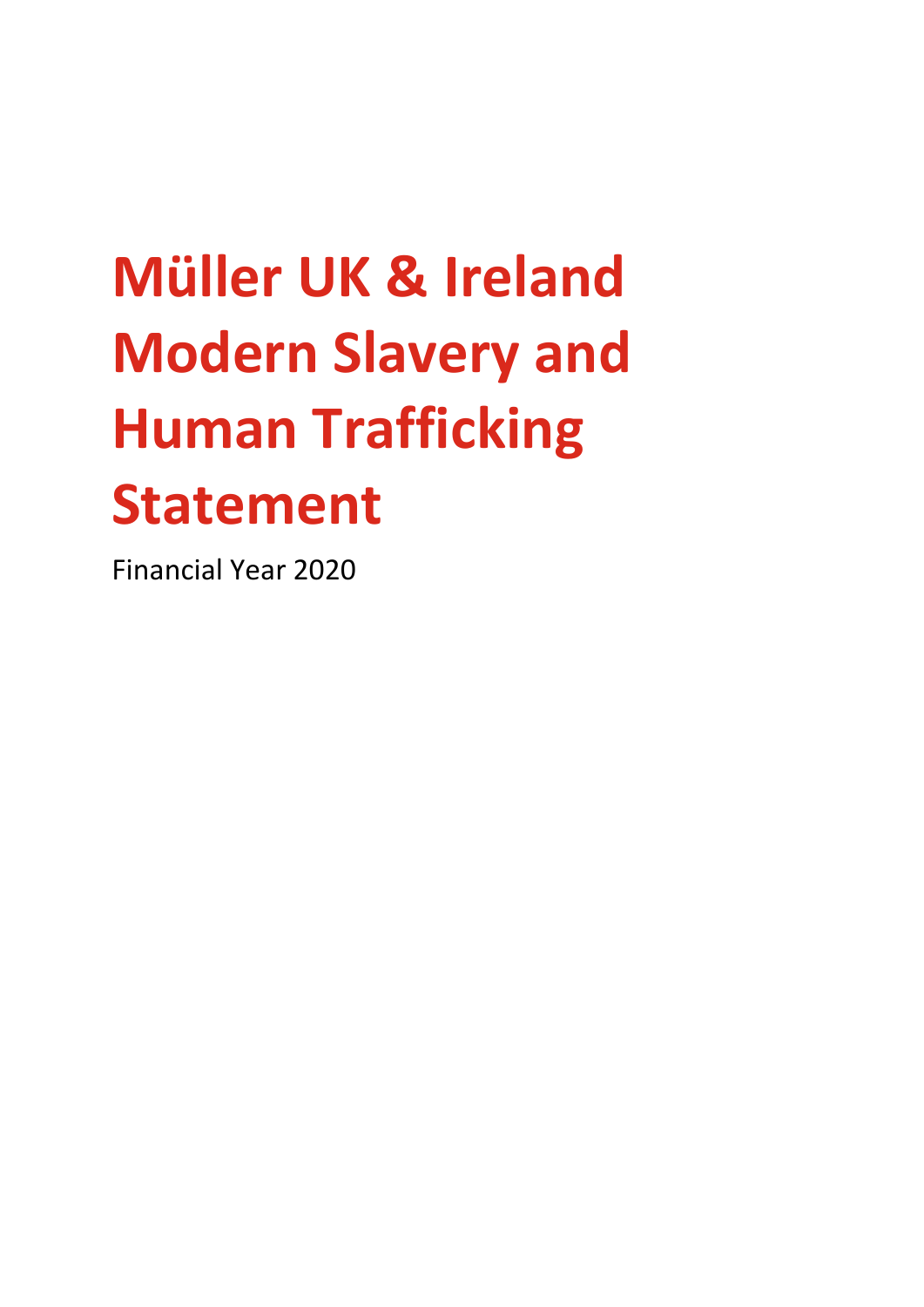#### **Introduction**

Müller is committed to ensuring that there is no modern slavery or human trafficking in our business or our supply chains and imposes the same high standards on our suppliers. This statement sets out the steps taken by Müller during the financial year ended 31 December 2020 to ensure that no such modern slavery or human trafficking was taking place.

### **Organisation's structure**

Müller's main trading entities comprise Muller UK & Ireland Group LLP, Muller Service Limited, TM Telford Dairy Limited and Philpot Dairy Products Limited. Muller UK & Ireland Group LLP comprises of three distinct business units: Müller Milk & Ingredients, Müller Yogurt & Desserts and Milk & More. Müller, which has approximately 80 sites in the UK and employs around 7,500 people in the UK & ROI, is part of Unternehmensgruppe Theo Müller (UTM), which is a privately owned dairy, deli and services business.

#### **Our business**

Müller Milk & Ingredients aims to be Britain' private label dairy leader and produces branded and private label fresh milk, cream, butter and ingredients products. It boasts a network of dairies and depots servicing customers throughout the country.

Müller Yogurt & Desserts is the UK's leading yogurt manufacturer responsible for major brands like Müllerlight, Müller Corner and Müller Rice. It supplies the UK private label yogurt market from a dedicated, state of the art production facility in Telford.

Milk & More delivers daily essentials to approximately 400,000 homes in England, via a network of 53 local fulfilment centres. The milkman is arguably the original home delivery service, and Milk & More is ensuring that this great British tradition continues to flourish. Milk & More has its head office in Camberley.

TM Telford Dairy Limited, which forms part of the Müller Yogurt & Desserts business unit, supplies Müller branded and private label yogurt from a state-of-the-art yogurt facility in Telford, Shropshire.

Philpot Dairy Products Limited, which forms part of the Müller Milk & Ingredients business unit, is a broker for buying and selling dairy products.

# **Our supply chains**

Throughout our supply we source ingredients, packaging and services predominantly in Europe, but recognise that the extended supply chain may originate from around the world.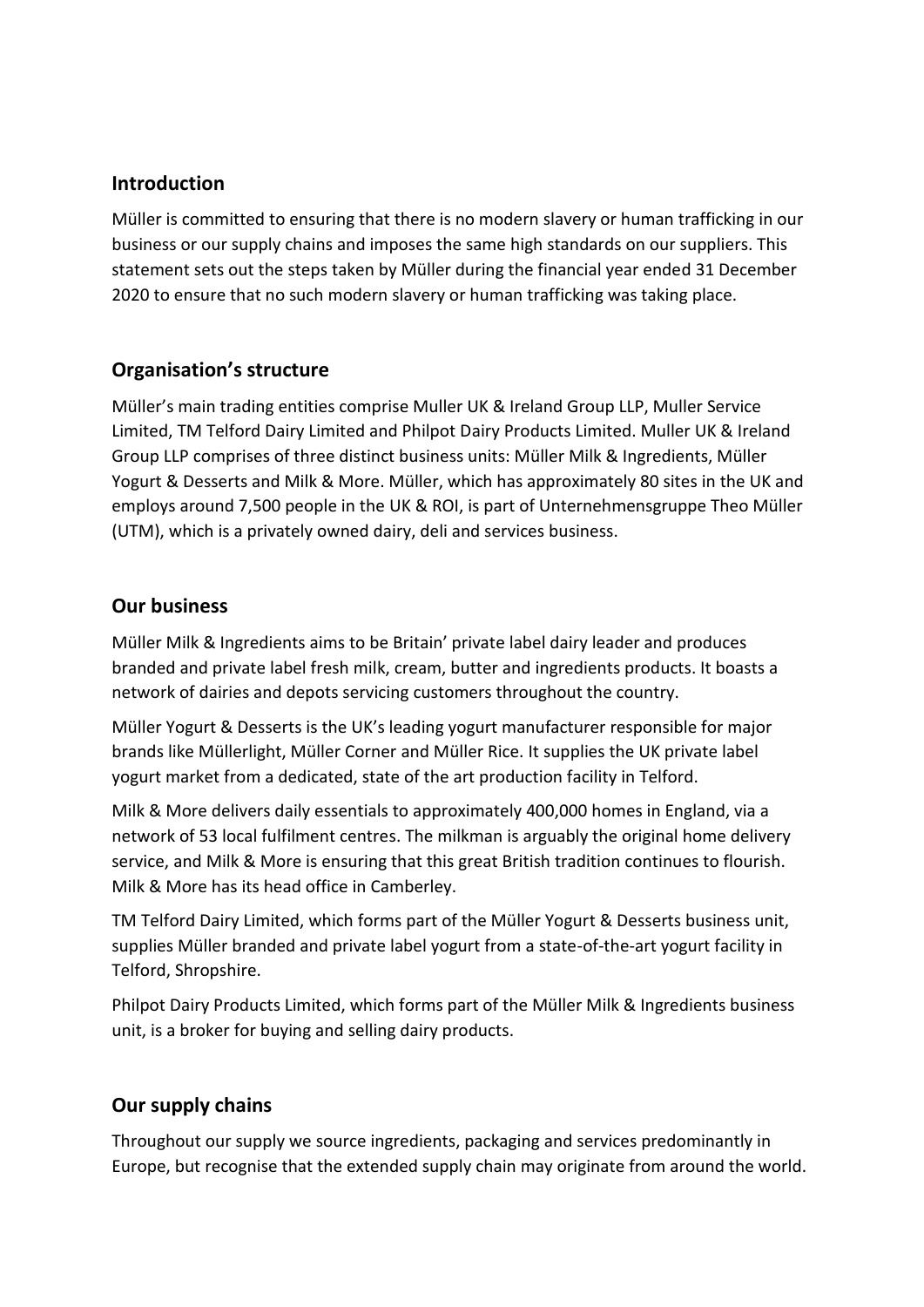In the UK we work with 1500 farmers and are committed to a sustainable, successful, British dairy industry. All supplying farms are encouraged to engage with our audit programme which provides both governance for Müller and improvement advice for the agricultural partners. In 2020 the Müller Advantage programme was launched, which incentivises supplying dairy farmers to proactively address a range of important issues for consumers and customers.

In 2020 we reviewed the full end to end risk assessment of the UK dairy supply chain. This included all logistics activities, processing and agriculture, and completed the review of the areas where there were challenges understanding the controls in place. This included;

- Agency worker use on dairy farms
- Temporary labour use on dairy farms
- Recruiting practices on dairy farms
- Legal standards in the agency labour suppliers

A full review of each of these activities increased our understanding, allowing the business to engage with the sector and challenge the controls used. We are pleased to report no significant concerns remain.

### **Müller UK & Ireland Sustainability Plan**

Throughout 2020, the business has further implemented the company sustainability strategy, working with internal functions, sites and customers to embed the goals and activities. In 2021 a review of the plan will be launched to develop the targets from 2022 onwards.

#### **Employee training**

Numerous new courses were developed in 2020 and added to the company Learning Management System (LMS). This system includes legal, operational, financial and ethical training available to all, with sustainability introduction, ethical trade and ETI base code made mandatory for new employees.

# **Our policies**

Müller is committed to ensuring that there is no modern slavery or human trafficking in any part of our business or supply chains and this is reflected in the company policies.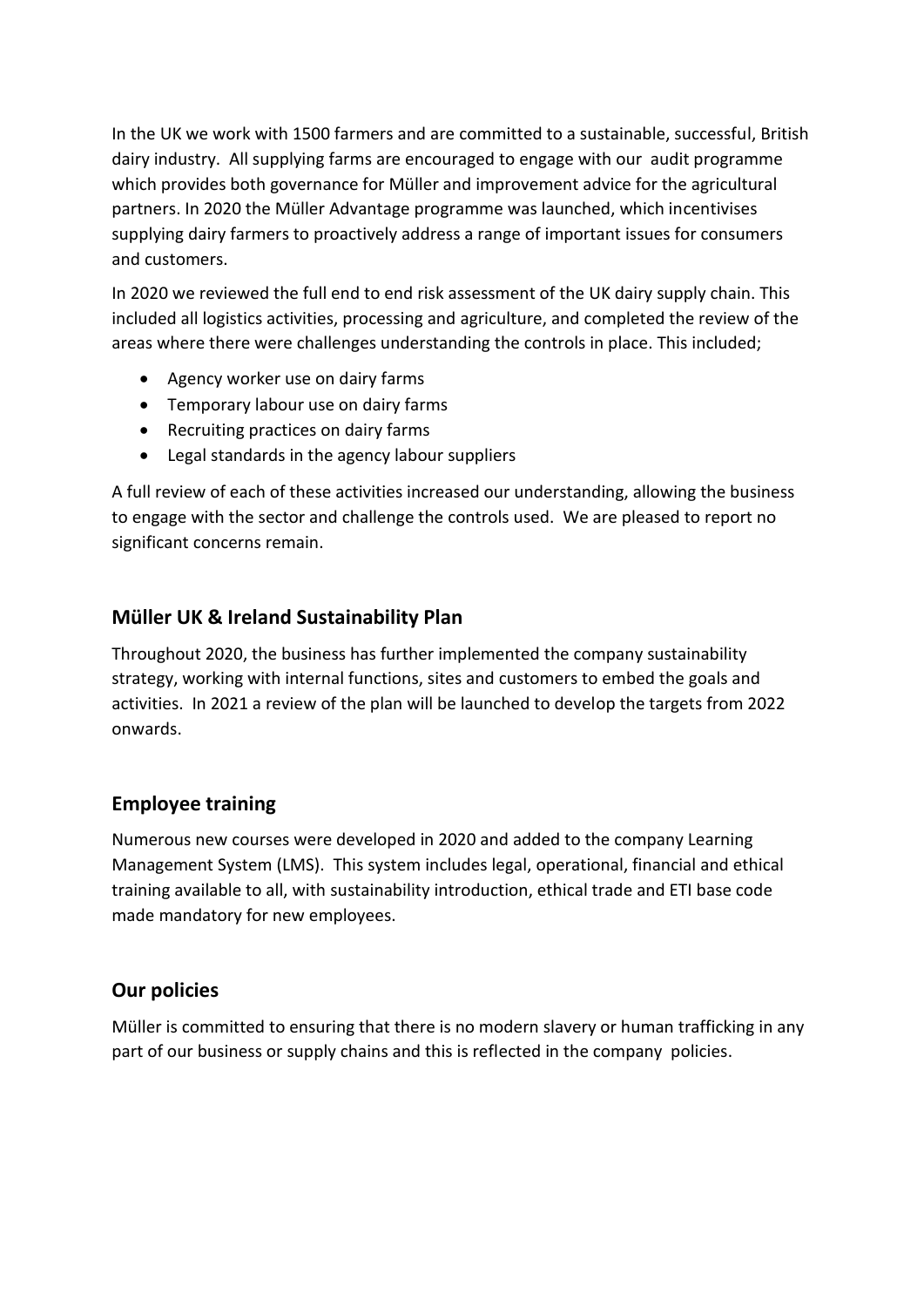# **Whistleblowing policy**

All colleagues, workers, customers and other business partners are encouraged to report any concerns related to the activities of the business or supply chain. This includes any circumstances that may give rise to a risk of modern slavery or human trafficking. The whistleblowing procedure is designed to make it easy for disclosures to be made, without fear of retaliation. Employees, customers or others can use the confidential integrity helpline to report their concerns.

# **Anti-bribery and corruption policy**

Müller condemns any form of bribery or corruption. Engaging in corrupt behaviour is not compatible with how our organisation conducts business and it is against our global business compliance policy. This policy defines the framework and provides guidance on how to act accordingly. It is binding for all entities and employees within Unternehmensgruppe Theo Müller. In 2020, mandatory training in anti-bribery and corruption was launched on the company LMS and progress towards 100% completion is regularly monitored.

### **Supplier code of practice**

This code incorporates the Müller Supplier Codex which defines the minimum standards that are required of suppliers of direct materials, co-packers, licence holders, their employees and their subsidiaries to unconditionally respect and adhere to. In particular, they must respect human rights, provide their employees with safe and healthy working conditions, ensure that they comply with all applicable laws regarding wages and working hours and under no circumstances use or in any other way benefit from forced or compulsory labour or child labour.

# **Anti-slavery and human trafficking policy**

Müller is committed to acting ethically and with integrity in all business relationships and to implementing and enforcing effective systems and controls to ensure modern slavery and human trafficking is not taking place anywhere in Muller the own business or our any supply chains. The policy applies to all persons working for or on behalf of Müller in any capacity, including employees at all levels, directors, officers, agency workers, contractors, external consultants, third-party representatives and business partners.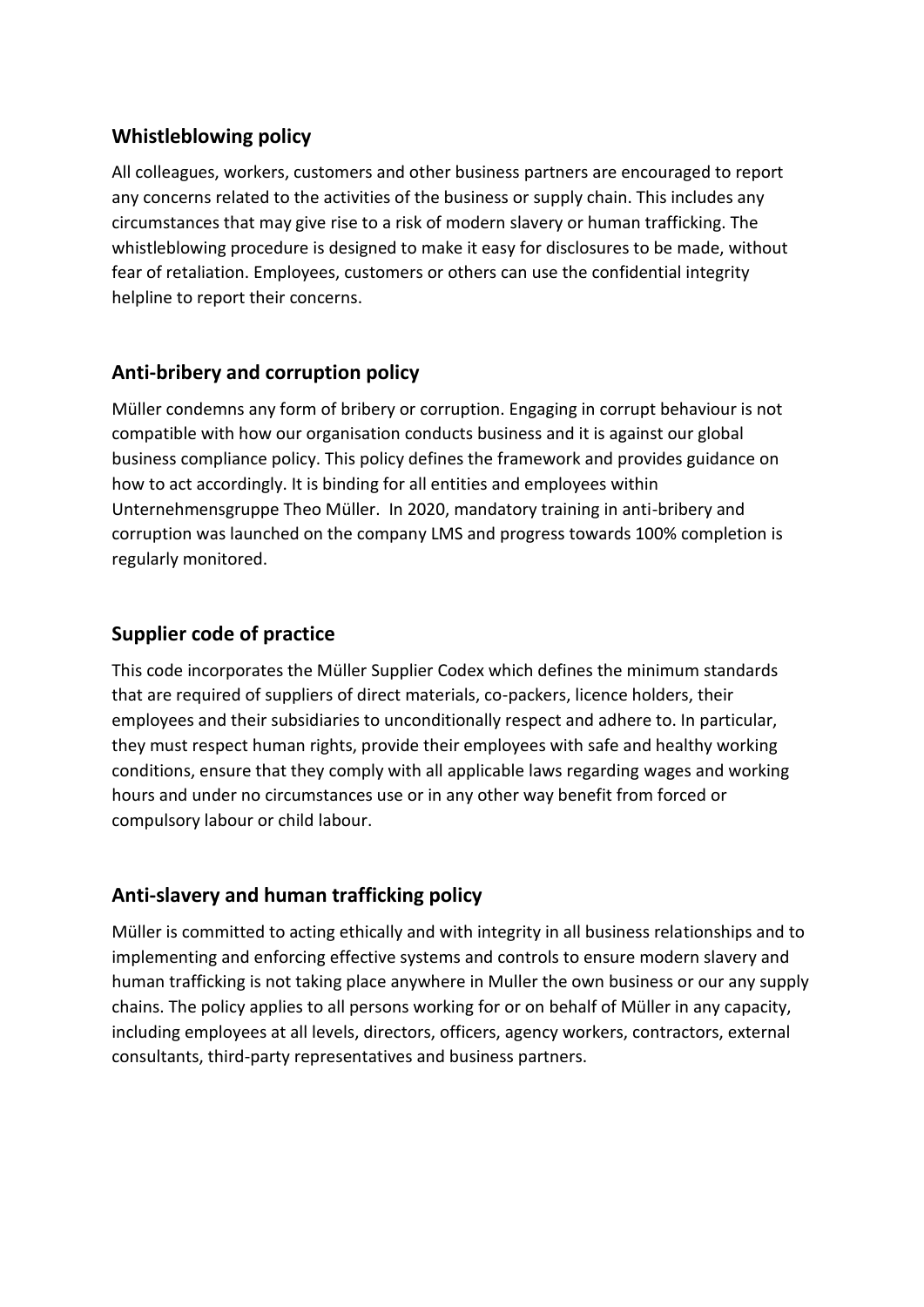# **Due diligence processes for slavery and human trafficking**

As part of our initiatives to identify and mitigate risk as a business:

- The Müller Anti-Slavery and Human Trafficking Policy was launched in December 2017. This was communicated and cascaded to all employees across the Müller business, and is accessible to all employees via our intranet. The policy sets out commitments to ensuring that modern slavery and human trafficking is not taking place anywhere in the business or our supply chains and sets out an expectation of the same high standards from all contractors, suppliers and other business partners.
- Benchmarking is regularly performed against the Ethical Trading Initiative (ETI) base code to ensure that the business is acting in accordance with an internationally recognised code of practice.
- All Müller dairies are members of SEDEX and in 2020 completed the enhanced SAQ and ethical risk assessment on the system.
- This year Müller upgraded its SEDEX membership level so that all UK sites are at an AB level, giving better access to risk assessment results and information, and access to the RADAR tool. This will be reviewed in 2021 to understand if it gives better understanding of risk in the supply chain.
- Each year several of sites are subject to third party ethical audit in line with the SMETA process, and the results published on the SEDEX system.
- The standard terms and conditions for the purchase of goods and/or services require suppliers to comply with all applicable laws and regulations including, without limitation, those relating to anti-slavery and human trafficking including the Modern Slavery Act 2015 and those relating to anti-bribery and anti-corruption including the Bribery Act 2010, and relevant policies.
- All direct suppliers of ingredients and packaging are required to sign up to a Supplier Code of Practice. To ensure suppliers are compliant with this code, the quality team complete regular supplier audits at supplier/production sites. If the supplier/production sites do not hold certification (e.g. SMETA or similar), the quality team require evidence of the measures taken to ensure compliance with our code and relevant legal requirements.
- We validate the identity of all permanent employees and ensure that they have the legal right to work in the UK.
- We audit agency labour providers twice a year against the ETI base code to ensure ethical standards. Occasional spot checks are also performed on the temporary labour agencies and any non-conformances or concerns are followed up in a timely manner.